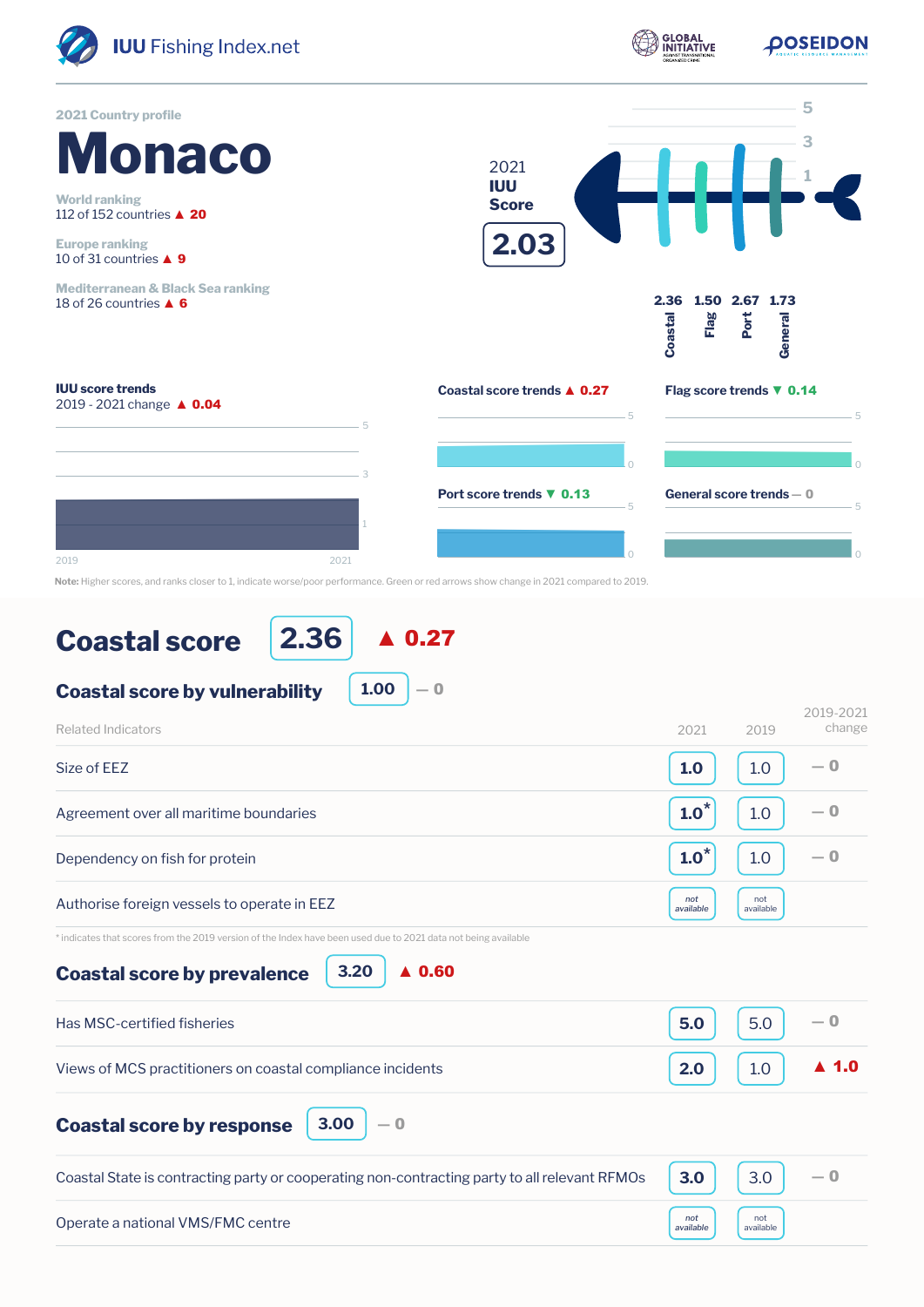| <b>GLOBAL</b><br><b>IUU</b> Fishing Index.net<br>NITIATIVE                                                                                                      |                   | <b>DOSEIDON</b>             |  |
|-----------------------------------------------------------------------------------------------------------------------------------------------------------------|-------------------|-----------------------------|--|
| 0.14<br>1.50<br><b>Flag score</b>                                                                                                                               |                   |                             |  |
| $-0$<br>1.00<br><b>Flag score by vulnerability</b>                                                                                                              |                   |                             |  |
| <b>Related Indicators</b>                                                                                                                                       | 2021              | 2019-2021<br>change<br>2019 |  |
| Distant water vessels on RFMO RAVs                                                                                                                              | 1.0               | $-0$<br>1.0                 |  |
| Distant water vessels under several RFMOs                                                                                                                       | not<br>applicable | 1.0                         |  |
| 1.00<br>$-0$<br><b>Flag score by prevalence</b>                                                                                                                 |                   |                             |  |
| <b>Vessels on IUU lists</b>                                                                                                                                     | 1.0               | $-0$<br>1.0                 |  |
| View of fisheries observers on flag state compliance incidents                                                                                                  | 1.0               | $-0$<br>1.0                 |  |
| Views of MCS practitioners on flag state compliance incidents                                                                                                   | 1.0               | $-0$<br>1.0                 |  |
| 3.00<br>$-0$<br><b>Flag score by response</b>                                                                                                                   |                   |                             |  |
| Accepted FAO Compliance Agreement                                                                                                                               | not<br>applicable | not<br>applicable           |  |
| 口<br>Registered vessels with foreign or unknown ownership                                                                                                       | not<br>available  | not<br>available            |  |
| Provision of vessel data for inclusion in Global Record                                                                                                         | 5.0               | — 0<br>5.0                  |  |
| Compliance with RFMO flag state obligations                                                                                                                     | not<br>applicable | 3.0                         |  |
| Flag State is contracting party or cooperating non-contracting party to all<br>relevant RFMOs                                                                   | 1.0               | $-0$<br>1.0                 |  |
| Indicator 'Authorised vessel data provided to FAO HSVAR" used in 2019 has now changed to 'Registered vessels with<br>$\bf{R}$<br>foreign or unknown ownership". |                   |                             |  |
| 2.67<br>0.13<br><b>Port score</b><br>3.50<br>Port score by vulnerability<br>$-0$                                                                                |                   |                             |  |
| <b>Related Indicators</b>                                                                                                                                       | 2021              | 2019-2021<br>change<br>2019 |  |
| Number of fishing ports                                                                                                                                         | 2.0               | — 0<br>2.0                  |  |
| Port visits by foreign fishing or carrier vessels                                                                                                               | 5.0               | 5.0<br>$-0$                 |  |
| $-0$<br>1.00<br><b>Port score by prevalence</b>                                                                                                                 |                   |                             |  |
| Views of MCS practitioners on port compliance incidents                                                                                                         | 1.0               | 1.0<br>— 0                  |  |
| View of fisheries observers on port compliance incidents                                                                                                        | 1.0               | — 0<br>1.0                  |  |